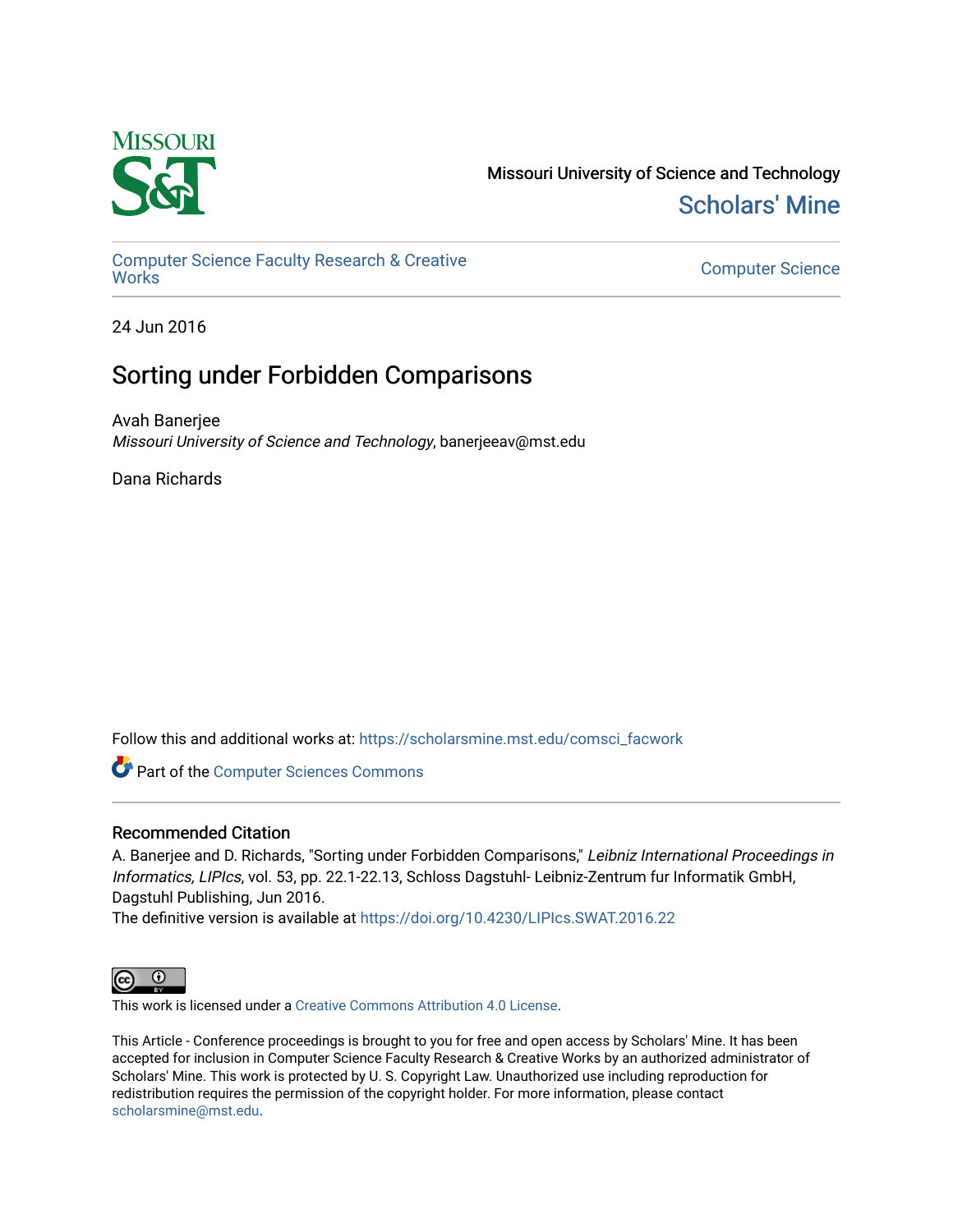# **Sorting Under Forbidden Comparisons**

**Indranil Banerjee<sup>1</sup> and Dana Richards<sup>2</sup>**

- **1 Department Of Computer Science, George Mason University, Fairfax, USA ibanerje@gmu.edu**
- **2 Department Of Computer Science, George Mason University, Fairfax, USA richards@cs.gmu.edu**

#### **Abstract**

In this paper we study the problem of sorting under forbidden comparisons where some pairs of elements may not be compared (forbidden pairs). Along with the set of elements *V* the input to our problem is a graph  $G(V, E)$ , whose edges represents the pairs that we can compare in constant time. Given a graph with *n* vertices and  $m = \binom{n}{2} - q$  edges we propose the first nontrivial deterministic algorithm which makes  $O((q+n) \log n)$  comparisons with a total complexity of  $O(n^2 + q^{\omega/2})$ , where  $\omega$  is the exponent in the complexity of matrix multiplication. We also propose a simple randomized algorithm for the problem which makes  $\widetilde{O}(n^2/\sqrt{q+n}+n\sqrt{q})$  probes with high probability. When the input graph is random we show that  $\tilde{O}(\min(n^{3/2}, pn^2))$  probes suffice, where *p* is the edge probability.

**1998 ACM Subject Classification** F.2.2 Sorting and searching

**Keywords and phrases** Sorting, Random Graphs, Complexity

**Digital Object Identifier** [10.4230/LIPIcs.SWAT.2016.22](http://dx.doi.org/10.4230/LIPIcs.SWAT.2016.22)

# **1 Introduction**

Comparison based sorting algorithms is one of the most studied areas in theoretical computer science. The majority of the efforts have been focused on the uniform comparison cost model. Arbitrary non-uniform cost models can make trivial problems non-trivial, like finding the minimum [\[10,](#page-12-0) [16\]](#page-13-0) . Thus it makes sense to consider a more structured cost. For example, a common cost model is the monotone<sup>[1](#page-1-0)</sup> cost model. As shown in [\[16\]](#page-13-0) the best one can do is to get an algorithm that is within a logarithmic factor of a cost optimal algorithm. However, the 1-∞ cost model in this paper is not monotonic. This model has comparison cost of 1 or  $\infty$ . A pair with cost  $\infty$  is considered a "forbidden pair". The set of pairs with comparison cost 1, defines an undirected graph,  $G(V, E)$ , where V is the set of keys and E represents the allowed comparisons. We call *G* the comparison graph. Define  $E_f$  to be the set of forbidden pairs (edges). Let  $|V| = n$  and  $|E_f| = q$ .

Next we define the query model used in this paper. We don't get charged for checking whether an edge exists but are only charged for the comparisons made. The number of comparisons made or rather asked to the oracle is naturally defined as the *comparison complexity* or the *probe complexity*. No non-trivial ITB for the probe complexity is known in the standard decision tree model. We believe that the model is too weak for this purpose. For example, given a comparison graph *G* the number of different acyclic orientations of *G* gives an upper bound on the number of possible answers as each correspond to a unique

© Indranil Banerjee and Dana Richards;  $\boxed{6}$  0

15th Scandinavian Symposium and Workshops on Algorithm Theory (SWAT 2016).

Editor: Rasmus Pagh; Article No. 22; pp. 22:1–22[:13](#page-13-1) [Leibniz International Proceedings in Informatics](http://www.dagstuhl.de/lipics/)

<span id="page-1-0"></span><sup>&</sup>lt;sup>1</sup> By monotone we mean that the cost of comparing a pair is a monotone function of the values of the pair.

licensed under Creative Commons License CC-BY

Leibniz International Froceedings in miormatics<br>
LIPICS [Schloss Dagstuhl – Leibniz-Zentrum für Informatik, Dagstuhl Publishing, Germany](http://www.dagstuhl.de)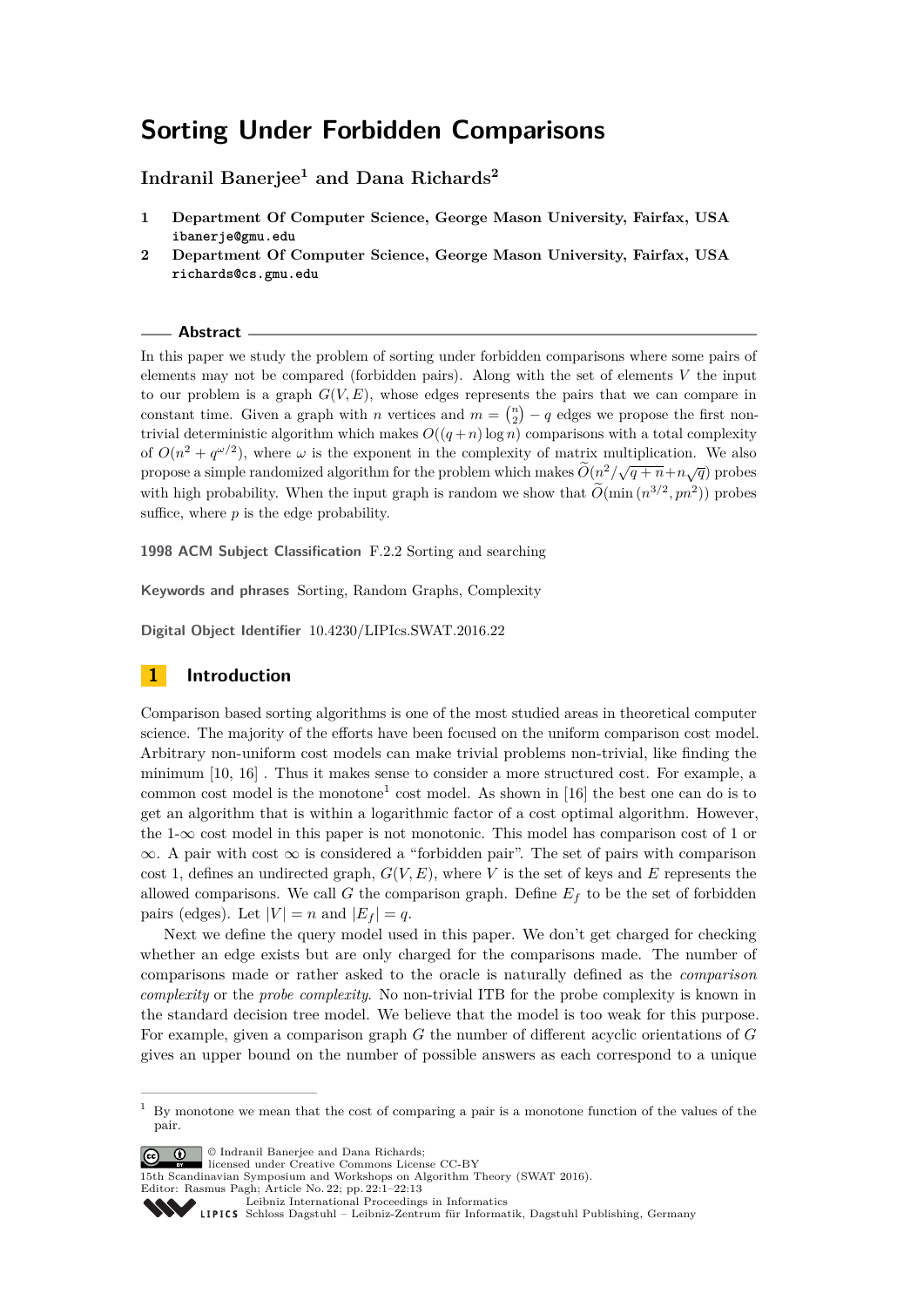#### **22:2 Sorting Under Forbidden Comparisons**

partial order. Since identifying *G* (up to isomorphism by verifying edges) is free and *G* has  $\leq \prod_{v \in V} (d_v + 1) \leq n^n$ [\[15\]](#page-13-2) number of acyclic orientations we have the ITB of  $\Omega(n \log n)$  for this problem. We believe this bound to be weak for this problem. The matter is further complicated if one is also given the guarantee that the graph *G* is *sortable*. We say *G* is sortable if *G* can be totally sorted. This restriction further reduces the number of possible answers for graphs with small number of edges. For example if  $G$  has  $= n - 1$  edges then we can determine the unique total order by just making one comparison. Since any acyclic orientation of the edges of *G* must give a Hamiltonian path and *G* has  $= n - 1$  edges, the edges must link consecutive vertices in the unknown order. A solitary probe is then used to determine the direction of this ordering. In this paper we take *G* to be arbitrary and not necessarily sortable. Hence by sorting *G* we mean determining the orientations of all the edges of *G* which may only get us a partial order on the vertices.

### **1.1 Prior Results**

The problem of sorting with forbidden pairs is still open for the most part. It is closely related to the problem of partial sorting under a relation determining oracle. In this model we are given a set P of elements and a oracle  $\mathcal{O}_r$  which is used to determine the relations between pairs of elements in *P*. The goal is to determine all the valid relations. Number of queries made to  $\mathcal{O}_r$  is defined as the *query complexity*. Since there are  $\Omega(2^{n^2/4})$ [\[11\]](#page-12-1) labeled posets with *n* elements, it immediately follows that the information theoretic bound (ITB) for the query complexity is  $\Omega(n^2)$ . This has been investigated for width bounded posets in [\[12\]](#page-13-3), where the authors show that if *P* has width at most *w* (size of the largest anti-chain) then the ITB for the query complexity is  $\Omega((w + \log n)n)$ . They presented a query optimal algorithm for width bounded posets whose total complexity is  $O(nw^2 \log \frac{n}{w})$ . This algorithm can be generalized for any poset with an additional log *w* factor added to the the query complexity. Their results were the first major extension in this line of research after the seminal work by Faigle and Turán<sup>[\[14\]](#page-13-4)</sup> which only showed the existence of such an algorithm. Another similar problem is the *local sorting* problem. In this problem *V* is an ordered set and for each  $(u, v) \in E$  we want to determine their relative order. The problem is to determine if this can be done without sorting the entire set *V*, since the ITB for this problem is  $\Omega(n \log(m+n)/n)$ in the standard comparison tree model (where *m* is the number of edges *G*). Currently no non-trivial deterministic algorithm is known for this problem. However, there is a randomized algorithm which makes optimal number of comparison with high probability [\[9\]](#page-12-2). Another related problem is the *partial order production problem*, where given a set *T* with an unknown total order we are interested in determining the partial order of another set *S* by comparing pairs in *T*. The goal is do this with minimum number of comparisons. The reader is referred to the survey by Cardinal et. al [\[8\]](#page-12-3) which discusses some of these and other related problems in detail.

An example of a problem that uses the probe complexity model is the nuts and bolts problem. This is strictly not a sorting problem rather a matching one. In this problem one is given two sets of elements, a set of nuts and a set bolts. Elements in each set have distinct sizes and for each nut it is guaranteed that there exists a unique bolt of same size. Matching is performed by comparing a nut with a bolt. However, pairs of nuts or pairs of bolts cannot be compared. So in this case  $G = K(N, B)$  is a complete bipartite graph with edges from the set of nuts *N* to the set of bolts *B*. This problem has been solved in the mid 1990s [\[3,](#page-12-4) [20\]](#page-13-5). The existence of a  $O(n \log n)$  time deterministic algorithm was proved for it using the theory on bipartite expanders [\[3\]](#page-12-4). In the context of randomized algorithms, this problem has been studied in [\[17,](#page-13-6) [4\]](#page-12-5). The authors in [\[17\]](#page-13-6) proposed a randomized algorithm that sorts *G* with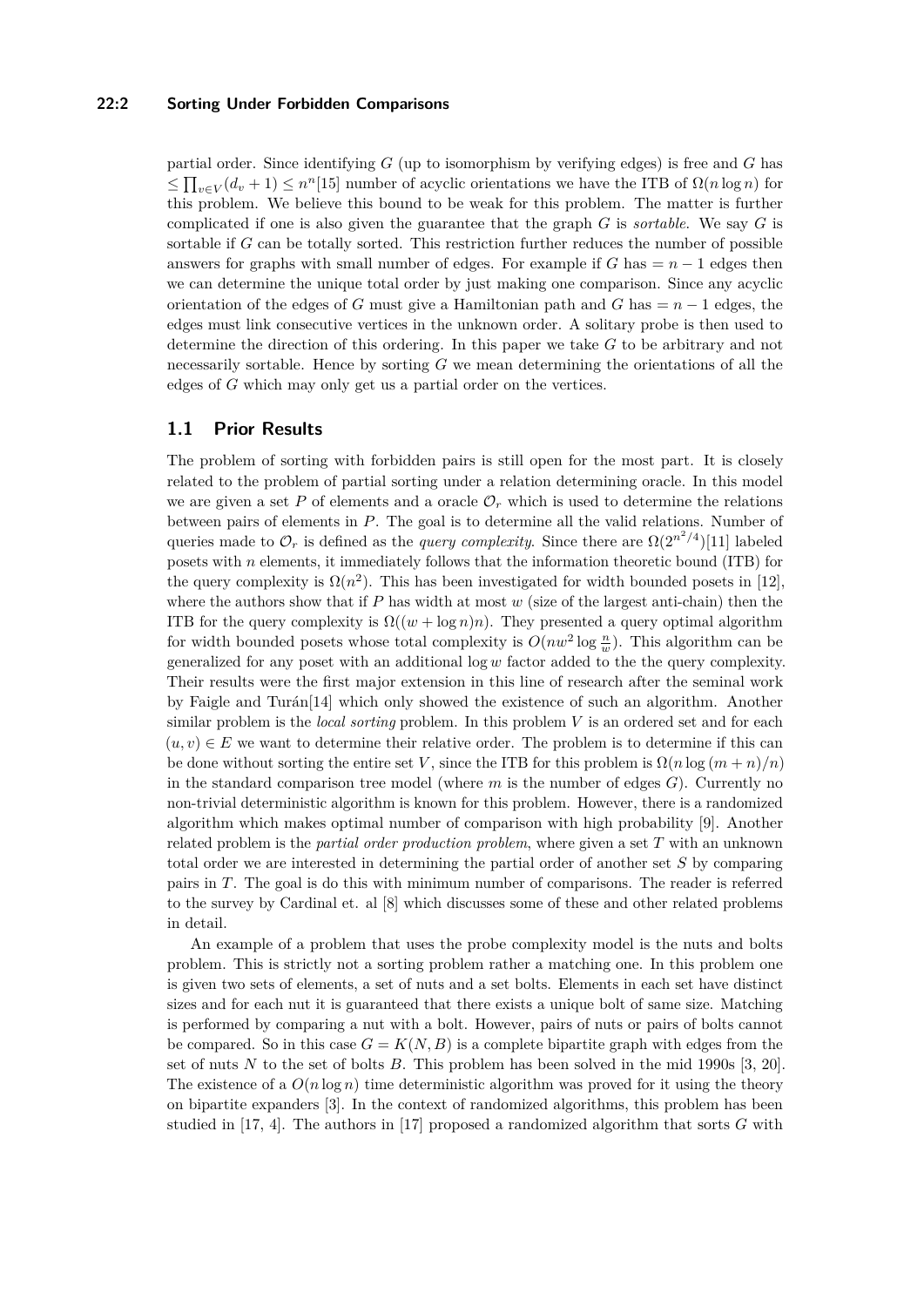a probe complexity of  $O(n^{3/2})$  $O(n^{3/2})$  $O(n^{3/2})$  with high probability<sup>2</sup>. However their implementation uses as a sub-routine a poly-time uniform sampling algorithm to sample points from a convex polytope[\[13\]](#page-13-7). The authors did not discuss the exact bound on the total time complexity in their paper. At each step the algorithm either finds a *balancing edge*[3](#page-3-1) or finds a subset of elements that can be sorted quickly. For an arbitrary *G* it is not guaranteed that a *balancing edge* always exists. However, when *G* is the complete graph there always exists a *balancing edge* that reduces the number of linear extension at-least by a factor of 8*/*11 [\[19\]](#page-13-8).

## **1.2 Our Results**

In this paper we propose the first non-trivial deterministic algorithm under the probe complexity model as well as a randomized algorithm. The results are expressed in terms of *n* and *q*. Expressing the results in terms of the number of forbidden edges fits naturally with the problem. First of all  $q$  and  $w$  are related, where  $w$  is the width of the poset  $P_G$  found after sorting *G*. We have  $q \geq \#$  of incomparable pairs in  $P_G \geq {w \choose 2}$ . Hence,  $w = O(\sqrt{q})$ . Although we cannot directly compare the probe complexity used in this paper with the query complexity in [\[12\]](#page-13-3) it gives a better sense of the relatedness of the two models. Secondly, in the absence of any other structural properties of the input graph *G*, *q* gives a good indication of how difficult it is to sort *G*. For example, when  $q = O(\log n)$ , it is easy to see that one can sort in  $O(n \log n)$  total time. To do this we pick an arbitrary pair of non-adjacent vertices and take out one of them, removing it from the graph. We do the same thing with the remaining graph until the graph remaining is a clique. It is clear that we had to take out at most  $O(\log n)$  vertices. Then we sort this graph with  $O(n \log n)$  comparisons and merge the vertices we had remove previously by probing all the remaining undirected edges, which is at most  $O(n \log n)$ . On the other extreme, if  $|E| = \binom{n}{2} - q = O(n)$  then it can be shown that we need to make  $\Omega(|E|)$  probes to determine the partial order, since the complete bipartite graph  $K(A, B)$  with  $|A| \ll |B|$  has many acyclic orientations [\[18,](#page-13-9) [15\]](#page-13-2). So in this case one has to probe most of the allowed edges.

The main contributions of this paper are as follows:

- Given a comparison graph  $G$  we propose a deterministic algorithm that sorts  $G$  with  $O((q+n)\log n)$  probes. The total complexity of our algorithm is  $O(n^2 + q^{\omega/2})$ , where  $\omega \in [2, 2.38]$  is the exponent in the complexity of matrix multiplication. We start by finding a set of large enough cliques in *G* and use its elements to determine a good pivot. This algorithm is applied recursively to induced subgraphs of *G* to generate a collection of partial orders. We then merge these partial orders in the final steps.
- We propose a randomized algorithm which sorts *G* with  $O(n^2/\sqrt{n+q} + n\sqrt{q})$  probes with high probability. We use a random graph model for this purpose. The method uses only elementary techniques and unlike in Huang, et. al<sup>[\[17\]](#page-13-6)</sup> has a total run time of  $O(n^{\omega})$ in the worst case.
- When *G* is a random graph with edge probability *p* we show that one can sort *G* with high probability using only  $\widetilde{O}(\min(n^{3/2}, pn^2))$  probes.

The rest of this paper is organized as follows: in section 1.2 we introduce some definitions and lemmas. Section 2 details the proposed deterministic algorithm. In section 3 we introduce the randomized algorithm and its extension to random graphs.

<span id="page-3-0"></span><sup>&</sup>lt;sup>2</sup> By *high probability* we mean that the probability tends to 1 as  $n \to \infty$ .

<span id="page-3-1"></span><sup>&</sup>lt;sup>3</sup> An edge in *G* revealing whose orientation is guaranteed to reduce the number of linear extensions of the current partial order by a constant fraction. The pair of vertices incident to this edge is referred to as a *balancing pair*.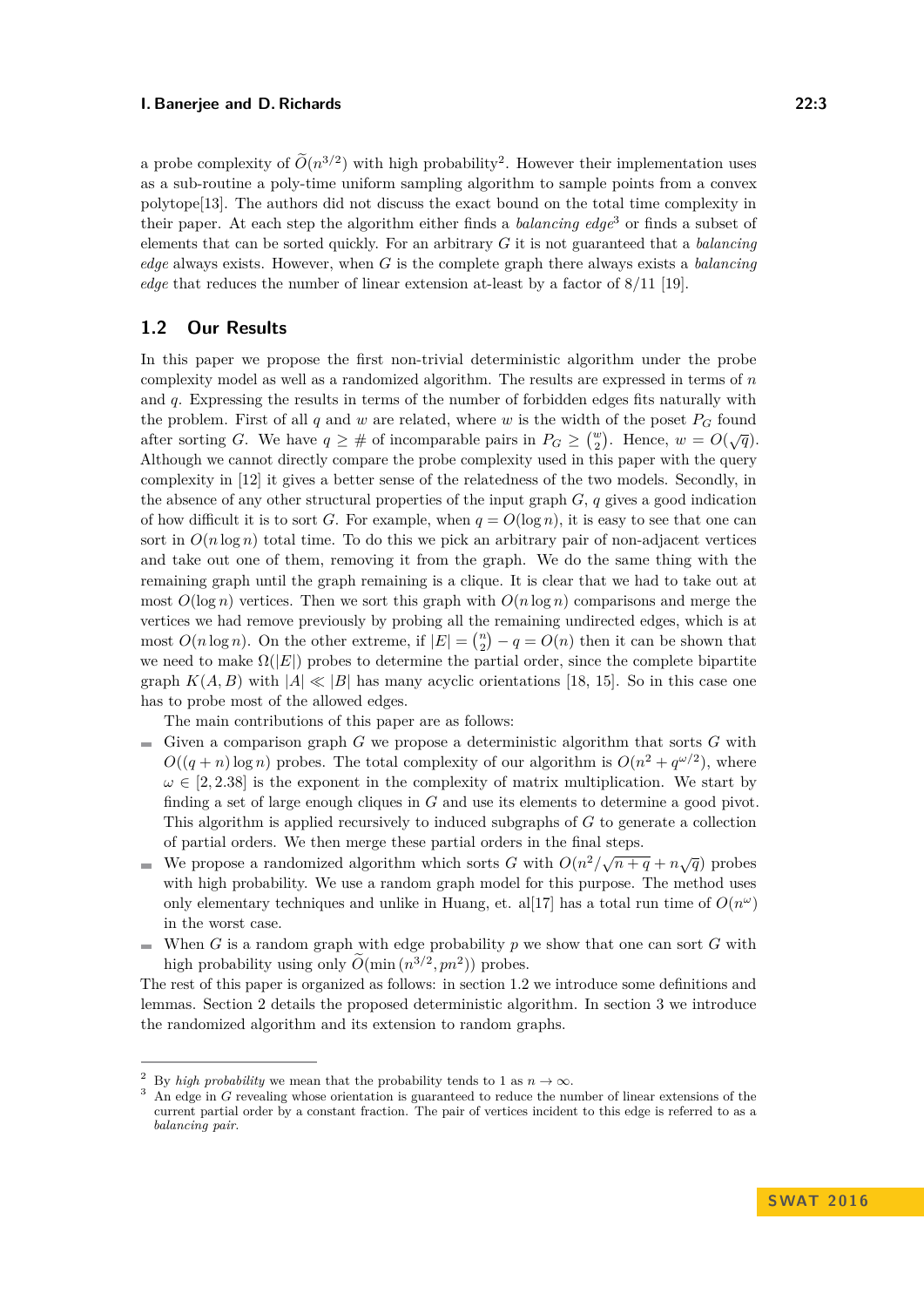#### **22:4 Sorting Under Forbidden Comparisons**

## **1.3 Definitions**

Recall  $G(V, E)$  is the input graph on the set V of elements to be sorted. A pair of vertices  $(u, v)$  can be compared if  $(u, v) \in E$ , otherwise, we say the pair is forbidden and is in  $E_f$ . The graph *G* is given to us by our adversary. Let  $G_i$  be the graph after *i*-edges have been oriented and  $P_i$  be the associated partial order. We denote the degree of a vertex *v* by  $d(v)$ and  $n(v) = n - 1 - d(v)$  is the number of vertices that are not adjacent to *v*. The set of neighbors of a vertex *v* is denoted by  $N(v)$ . We use the notation  $E(A, B)$  we denote the set of edges between the sets of vertices  $A, B \subset V$ . We also define the little-*o* notation to remove any ambiguity from our exposition.

 $\triangleright$  **Definition 1.** If *f*(*n*) ∈ *o*(*g*(*n*)) then *f*(*n*) ∈ *O*(*g*(*n*)) but *f*(*n*) ∉  $\Omega$ (*g*(*n*)).

The following lemmas can be easily proven, hence we omit their proofs.

**I Lemma 2.** Let  $\{f_1(n), f_2(n), \ldots, f_k(n)\}$  be a finite set of non-negative monotonically *increasing functions in n such that for*  $q(n)$ *:* **1.** ∀*i*  $f_i(n) \in o(g(n))$ **2.**  $\sum_{i} f_i(n) \leq c g(n)$  $If F(n) = \sum_{i} f_i^2(n) \text{ then } F(n) \in o(g^2(n)).$ 

**Example 12.** *Let*  $T(n) = \sum_{i=1}^{k} T(n_i) + f(n)$  *where*  $\sum_{i} n_i \leq \delta n$  *for some*  $0 < \delta < 1$  *and*  $f(n) \in o(n^2)$ *. Then,*  $T(n) \in o(n^2)$ *.* 

# **2 A Deterministic Algorithm For Restricted Sorting**

First we look at a simple case where  $q = O(n)$ . We will use some of the main ideas from this algorithm to extend it to the general case. This initial algorithm will have a worse probe complexity than the main algorithm. In this algorithm we shall do case analysis based on whether a certain quantity is  $o(n)$  or not. We acknowledge that this is not an algorithmic test. However, we use it in this algorithm to establish a framework for the second algorithm, which uses a traditional test and does not affect the claims made in this paper.

### **2.1 A Restricted Case**

Assume  $q \leq cn$  for some constant *c*. Let  $R = \{v \in V \mid n(v) > c_1\}$  for some constant  $c_1$ , then  $|R| \leq (2c/c_1)n$ . This is obvious from the fact that  $\sum_{v} n(v) \leq 2cn$ . We choose  $c_1 = 4c$ . Let  $S = V \setminus R$  and *G*[*S*] be the induced subgraph generated by *S*. We have  $|S| \ge n/2$  and if  $v \in S$  then  $n(v) \leq c_1$ .

► **Claim 4.** *There exists a subset*  $X \subset S$  *such that*  $|X| \geq \frac{n}{2(4c+1)}$  *and*  $G[X]$  *is a complete graph.*

**Proof.** We construct *X* explicitly. We start with  $X = \{u\}$ , where *u* is an arbitrary vertex in S. We pick successive vertices from *S* iteratively. Let *v* be last vertex to be added to *X*. Since *v* has at least  $|S| - c_1$  neighbors, whenever we pick a neighbor of *v* from *S* to add to *X* we loose at most  $c_1 + 1$  vertices (including the vertex we picked). Hence if we pick neighbors of *v* the size of *X* is at least  $|S|/(c_1 + 1) > n/2(4c + 1)$ .

Clearly the above procedure runs in  $O(n^2)$  time and makes no comparisons. Now we are ready to describe our algorithm. The main algorithm is recursive and we have two levels of recursion. We shall break up the algorithm into several steps.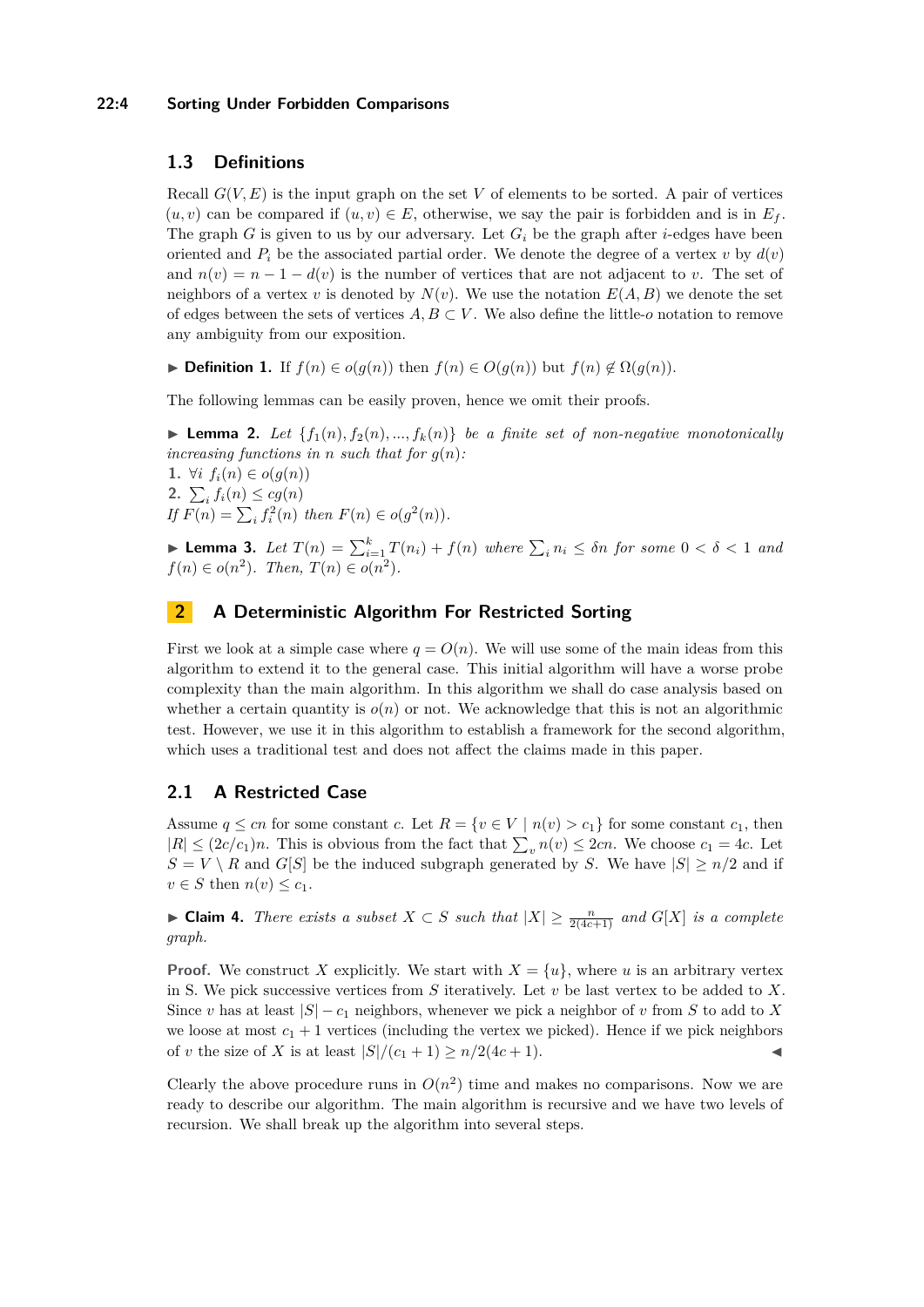## **2.1.1 Initial Sorting**

Given the input graph *G*, let *X* be a clique, with  $|X| \ge n/2(4c+1)$  (Claim 1). Let *Y* = *V* \ *X*. Note that  $|Y|$  ≤ *n* − *n*/2(4*c* + 1) = (8*c* + 1/8*c* + 2)*n*. Now we sort *X* using  $O(n \log n)$  comparisons as  $G[X]$  is a complete graph. We can use a standard comparison based sorting algorithms for this purpose. Now we have two possibilities:

- **Case 1.** If  $|Y| = o(n)$ , then we probe all edges of  $G[Y]$  and  $G[Y, X]$ , where  $G[Y, X]$  is the induced bipartite graph generated by the sets *Y* and *X*. Then we take the transitive closure of the resulting relations, which does not need any additional probes. It can be easily seen that the number of probe made in the previous step is  $o(n^2)$ . For the sake of contradiction if we assume that it is not so then  $|X||Y| + |Y|^2/2 \geq dn^2$  for some *d*. Which implies  $|Y| \geq dn$ , since  $|X| + |Y|/2 \leq n$ . But then,  $|Y| = \Omega(n)$ , which is not true according to our earlier assumption. So, in this case we would have sorted *V* by making only  $o(n^2)$  probes.
- **Case 2.** Otherwise  $|Y| \geq \delta n$ , for some constant  $\delta$ . In this case we recursively partition *Y* based on elements from *X*. We call this the partition step.

## **2.1.2 Partition Step**

We will recursively partition both *X* and *Y* . To keep track of the current partition depth we rename *X* to  $X_{00}$  and *Y* to  $Y_{00}$ . We pick  $m_{00}$  the median of  $X_{00}$  (after  $X_{00}$  is sorted). Since  $X_{00}$  ⊂ *S* we have  $n(m_{00})$  ≤  $c_1$ . So  $m_{00}$  will be comparable to all but at most  $c_1$  elements of *Y*<sub>00</sub>. Let,

 $A_{00} = \{v \in Y_{00} | v \in N(m_{00})\}$ 

and  $B_{00} = Y_{00} \setminus A_{00}$ . Note  $|B_{00}| \le c_1$ . Now let  $U_{00}$  be the subset of  $A_{00}$  whose elements are  $\geq m_{00}$  and the set  $L_{00}$  accounts for the rest of  $A_{00} \setminus m_{00}$ . Let  $X_{10}$  and  $X_{11}$  be the elements of  $X_{00}$  that are  $\lt$  and  $\geq$  to  $m_{00}$  respectively. We recursively partition the sets  $U_{00}$  and  $L_{00}$ using the medians of  $X_{10}$  and  $X_{11}$ . The *B*-sets are kept for later processing. We rename the sets  $U_{00}$  and  $L_{00}$  to  $Y_{10}$  and  $Y_{11}$ . So, the pairs  $(X_{10}, Y_{10})$  and  $(X_{11}, Y_{11})$  are processed as above generating the sets  $A_{10}, A_{11}, B_{10}$  and  $B_{11}$ . We continue doing this until the size of the *X*-set is  $\leq c_2$ , where  $c_2$  is some constant. At this point we don't know the size of the *Y*-set paired with it. There are two cases we need to consider:

**Case 1.**  $|Y| = o(n)$ : Then we probe all the edges of  $G[Y]$  and  $G[X, Y]$  which uses at most  $c_2|Y| + { |Y| \choose 2}$  number of comparisons.

**Case 2.**  $|Y| > \delta n$ : Then we have  $|Y| \geq \delta n$  for constant  $\delta$ . Hence the graph  $G[Y]$  can have at most  $\leq (c/\delta)|Y|$  missing edges. This satisfies our initial premise that the number of missing edges in  $G[Y]$  is linear in the number of vertices. Hence we can apply our initial strategy recursively<sup>[4](#page-5-0)</sup>. That is we first find a large enough clique (which according to Claim 1 must exist) and then use it to partition the rest of the set *Y* .

Let us visualize using a partial recursion tree *T* (see Fig.1 below). We shall call *T* the partial recursion tree for reasons that will soon be clear. At the root we have the pair  $(X_{00}, Y_{00})$ . It has two children node  $(X_{10}, Y_{10})$  and  $(X_{11}, Y_{11})$  each having two children of

<span id="page-5-0"></span>Note that  $(c/\delta)$  is an absolute constant. If the input graph has at most *cn* missing edges we apply the procedure recursively to subgraphs whose number of missing edges are at most  $(c/\delta)$  times the number of vertices in the subgraph at any level of recusrion. This  $(c/\delta)$  factor is not successively multiplied within each level of recursion.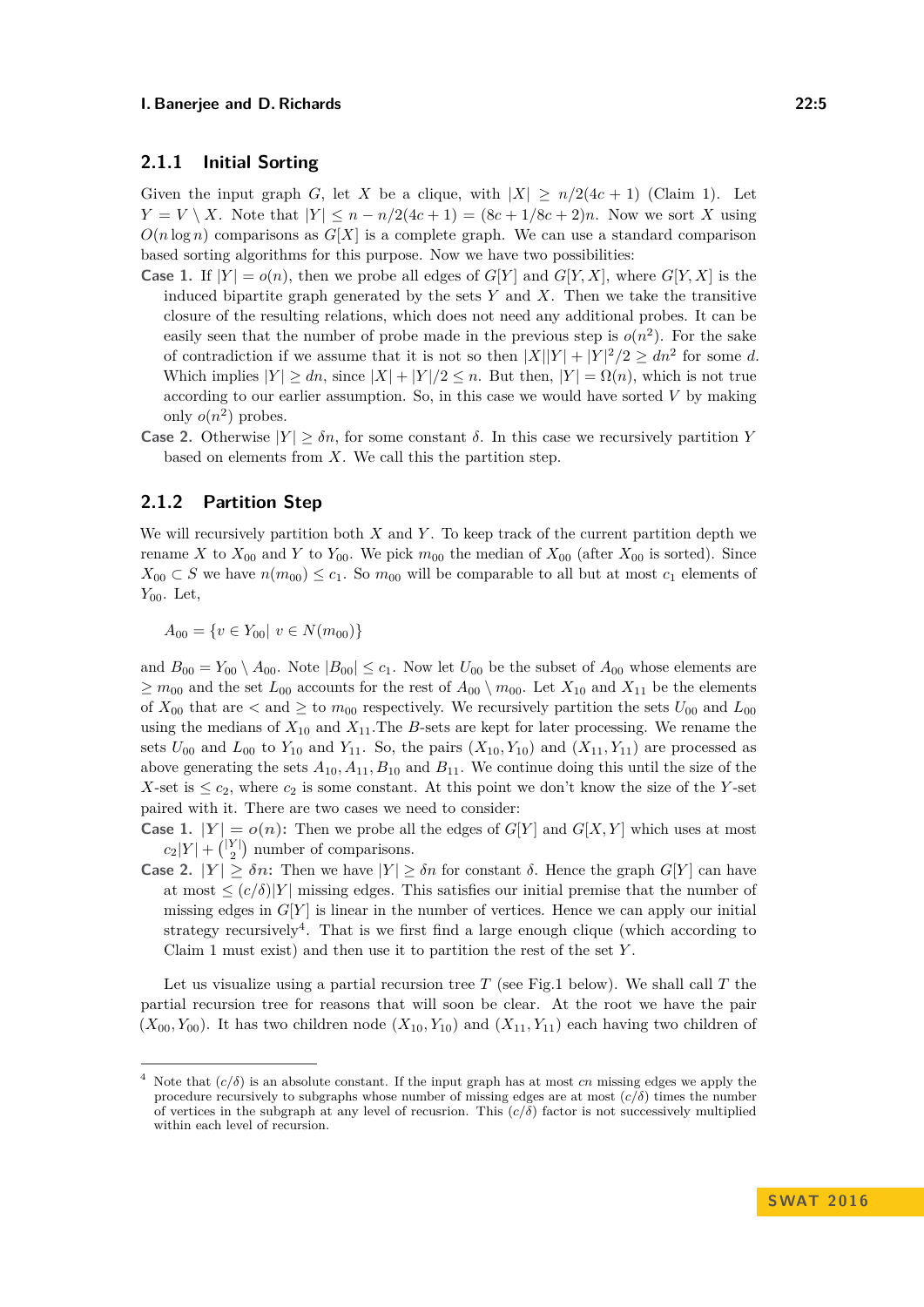#### **22:6 Sorting Under Forbidden Comparisons**

their own and so on. Now at each level, the size of the *X*-set gets halved. So, the number of levels in *T* is at most  $O(\log n)$ . However, the *Y*-sets need not get divided with equal proportions. So, at the frontier (the deepest level) we will have nodes of the above two types, depending on the size of their corresponding *Y* -sets. Let the collection of these frontier nodes be partitioned in two sets  $\Phi$  and  $\Psi$  corresponding to case 1 and case 2 respectively.

We can conclude that the total number of probes needed to compute all relations in  $\Phi$ is  $o(n^2)$ . This follows from Lemma 1. Here we can map the size of the *Y*-sets of the nodes in the collection  $\Phi$  to the functions  $f_i(n)$ . We know that the total elements in the union of these *Y*-sets is  $\leq |Y_{00}| \leq (8c + 1/8c + 2)n$ . The total number of probes will be  $F(n)$  in worst case. What is the total number of probes on the internal nodes of *T*? We know that in the internal nodes we compare the median of the *X*-set with the elements of the *A*-set, which takes |*A*| probes. Since the union of these *A*-sets cannot exceed the total number of vertices in  $G(n)$ , at each level of *T* we do at most  $O(n)$  probes, totaling to  $O(n \log n)$  probes over all the internal nodes.

Unlike the nodes in  $\Phi$ , the nodes in  $\Psi$  recursively call the initial strategy using the input graph  $G[Y]$ . Let the probe complexity of our initial strategy be  $Q(n)$ . Then the recursion for *Q* is as follows:

$$
Q(n) = \sum_{i=1}^{|\Psi|} Q(n_i) + o(n^2)
$$

Here we assume that the nodes in  $\Psi$  are indexed according to some arbitrary order. We can solve this recurrence using Lemma 2 giving  $Q(n) \in o(n^2)$ , since  $\sum_{i=1}^{|\Psi|} n_i \leq (8c + 1/8c + 2)n$ . Note here that  $|\Psi|$  is bounded by a constant since the size of the *Y*-sets are  $\Omega(n)$ .

We call  $\hat{T}$  the full tree. All leaf nodes in  $\hat{T}$  are in  $\Phi$ . It is straightforward to show that  $\hat{T}$ has  $O(\log^2 n)$  levels. Since any of the leaf nodes of *T* has  $|Y| \leq \beta n$  (where  $\beta = (8c+1/8c+2)$ ), its subtree in  $\hat{T}$  can have at most  $\alpha \log \beta n = \alpha \log n - \alpha \beta$  levels, and any of its leaves having at most  $\alpha \log n - 2\alpha\beta$  levels and so on for some constant  $\alpha$ .

# **2.1.3 Merge Step**

Once we have completed building  $\hat{T}$  we proceed with the final stage of our algorithm. Recall that during the forward partition step we had generated many of these *B*-sets in the internal nodes of  $\hat{T}$ . Now we start from the leaves of  $\hat{T}$  and proceed upwards. Each pair of leaf nodes *l, r* sharing a common parent *p*, sends a partial order to it (computed as in case 1). When we merge this two partial orders we know that no extra probes are needed since they have already been split by the median of the *X*-set of *p*. What remains is to probe all edges between the *B*-set in *p* and elements in this partial order (which constitutes the set of elements  $A \cup X$  of the node *p*) as well as the edges in  $G[B]$ . Then we pass the resulting partial order to the parent of *p*, and so on. Since the size of the *B*-sets are bounded by *c*<sub>1</sub> (at any level in  $\hat{T}$ ), total number of probes we make is then  $\leq c_1 \sum_i (|A_i| + |X_i| + c_1)$ . The sum is taken over all the nodes in that level. Hence this is bounded by  $c_1n$ , so at each level we do at most  $O(n)$  probes in the backward merging step. Since there are at most  $O(\log^2 n)$  levels, it totals to  $O(n \log^2 n)$  additional probes. Adding this to the probe cost of partitioning in the forward step does not effect the total probe complexity, which was  $o(n^2)$ . The final step is to compute the transitive closure of the resulting set of relations, which can be done without any additional probing. Since computing the transitive closure is equivalent to boolean matrix multiplication<sup>[\[21\]](#page-13-10)</sup> the total complexity is  $O(n^{\omega})$ .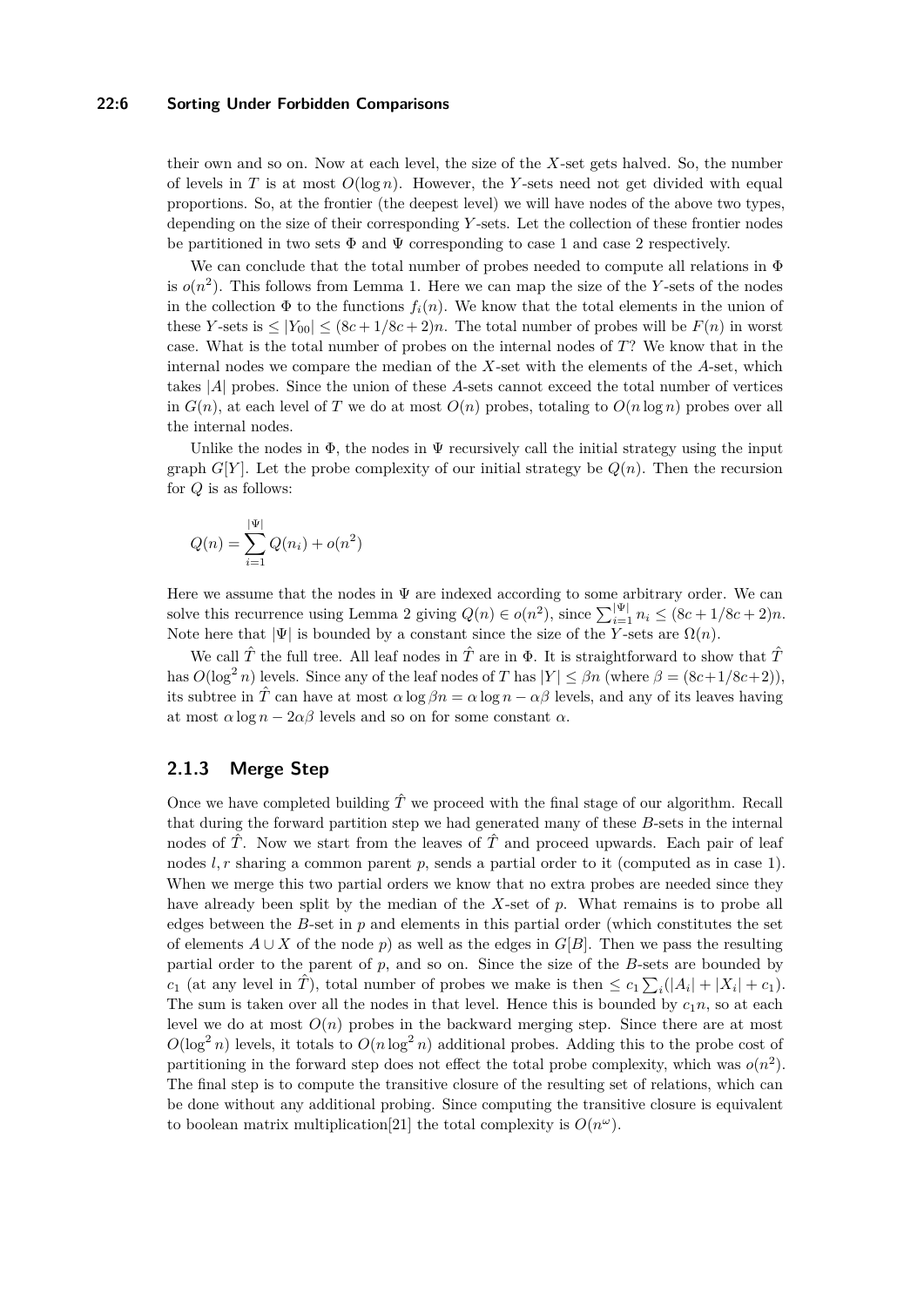

**Figure 1** Visualizing the steps. At the bottom of *T* the shaded boxes represents the Φ-nodes and the blue rectangles the Ψ-nodes. The outer dashed triangle represents the full tree  $\hat{T}$ . The tree  $\hat{T}$  is created during the partitioning step and in the merge step we start from the deepest leaves of  $\hat{T}$  and move upwards.

## **2.2 The General Case**

We will define the sets *R* and *S* analogously to section 2.1. We have  $R = \{v \in V \mid n(v) > 0\}$  $c_1q/n$  for some constant  $c_1$ . With  $c_1 = 4$ , we get  $|R| \leq \delta_1 n$  where  $\delta_1 \leq 2/c_1 = 1/2$ . Hence  $|S| \geq (1 - \delta_1)n \geq n/2$ . Now we will apply Claim 1 successively to construct a "big-enough" set  $X \subset S$  which we will use to find an approximate median of V. This set X consists of disjoint subsets  $X_i$  such that  $G[X_i]$  is a clique.

# **2.2.1 Constructing** *X*

Let us define  $S_i = S \setminus \bigcup_{j=1}^i X_j$ . We construct the first clique  $X_1 \subset S$  using the method detailed in Claim 1. There are two cases:

- **Case 1.**  $q < n$ : In this case we can show that  $|X_1| \geq (n/2)/(c_1q/n + 1) \geq n/10$ . We take the first *n/*10 elements and keep the rest for the second round. Now we construct the second clique  $X_2$  from  $S_1$  which has at least  $2n/25$  vertices. We let  $X = X_1 \cup X_2$ . Hence *X* has at least 9*n/*50 vertices.
- **Case 2.**  $q \ge n$ : In this case we have  $|X_1| \ge (n/2)/(c_1q/n + 1) \ge n^2/10q$ . Again we take  $|X_1| = (1/10)n^2/q$  discarding some vertices if necessary. Similarly we construct  $X_2 \subset S_1$ . It can be shown that  $|X_2| \ge (n^2/10q)(1 - n/5q)$  and we keep  $(n^2/10q)(1 - n/5q)$  vertices in  $X_2$  and the rest are discarded to be processed the next round. In general for the clique *X*<sup>*r*</sup> we have  $|X_r| \ge (n^2/10q)(1 - n/5q)^{r-1}$ . Now we let  $X = \bigcup_{i=1}^r X_i$ . We will show that  $|X| \geq \delta_2 n$  for some constant  $\delta_2 > 0$ . We let  $r = 5q/n + 1$ . Then we have

$$
|X_r| \ge (n^2/10q)(1 - n/5q)^{r-1} \ge (n^2/10q)(1 - n/5q)^{5q/n} > 3n^2/100q
$$

since  $q \ge n$ . Hence,  $|X| = \sum_{i=1}^{r} |X_i| \ge r |X_r| \ge (9/50)n$ , giving  $\delta_2 = 9/50$ . Now for each  $X_i$  ( $1 \leq i \leq r$ ) we keep a subset  $Y_i$  of size  $|X_r|$  and throw away the rest. Clearly, for each *i*, the induced sub-graph  $G[Y_i]$  is also a clique. Let  $Y = \bigcup_{i=1}^r Y_i$ . We also have  $|Y| \ge (9/50)n$ .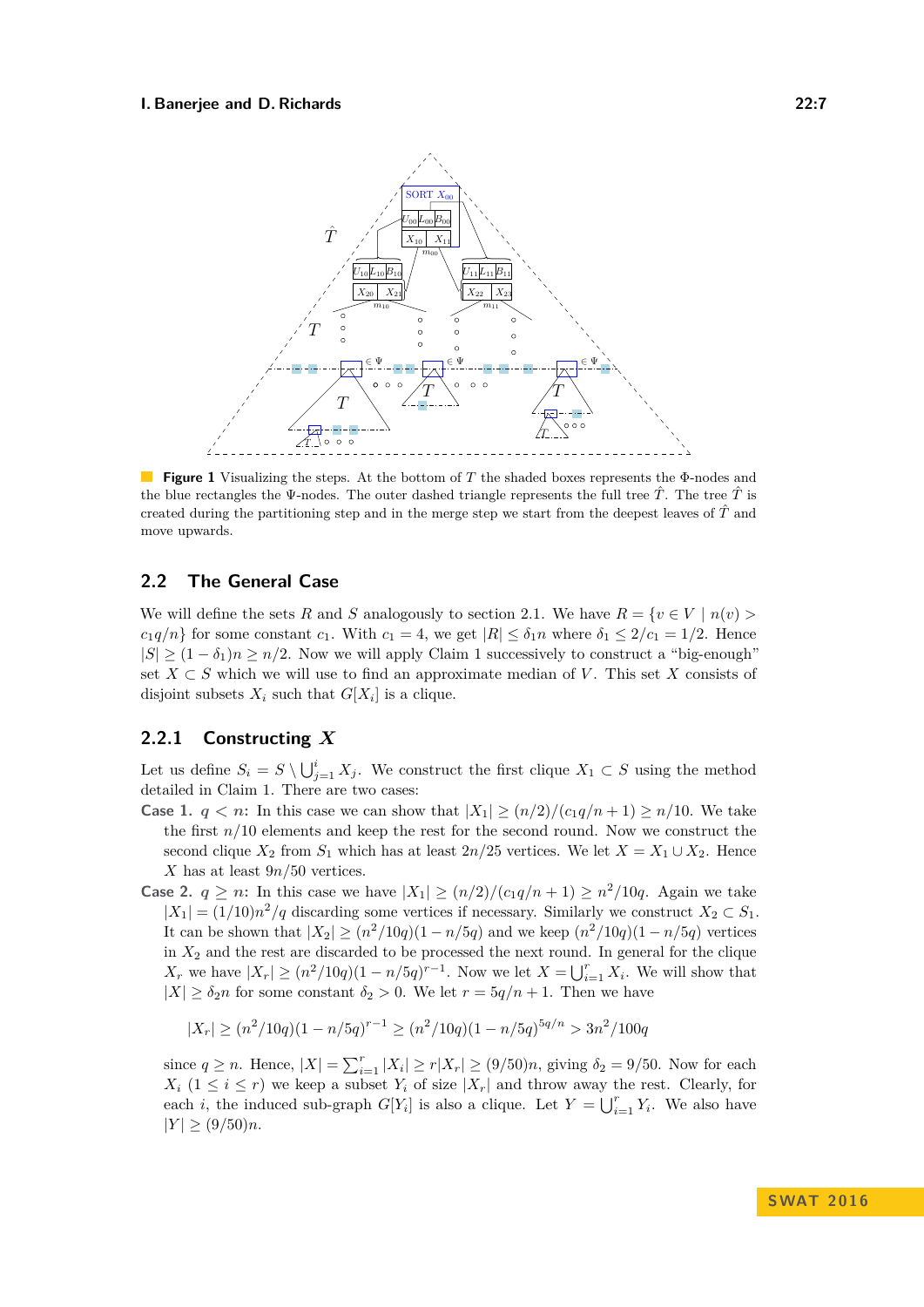#### **22:8 Sorting Under Forbidden Comparisons**

### **2.2.2 Computing An Approximate Median Of** *V*

We shall compute an approximate median with respect to all the vertices (the set *V* ) and not just the set *S*. We will find a median element that divides the set *V* in constant proportions. This can be done easily using the set *Y*. For each  $Y_i$  we find its median using  $\Theta(|Y_i|)$  probes since  $G[Y_i]$  is a complete graph. Let this median be  $m_i$  and M be the set of these r medians. Since  $m_i \in S$ ,  $n(m_i) \leq 4q/n$ . We define the upper set of  $m \in M$  with respect to a set  $A \subset V$ (*m* may not be a member of *A*) as  $U(m, A) = \{a \in A \mid a > m\}$ . Similarly we define the lower set  $L(m, A)$ . We want to compute the sets  $U(m, Y)$  and  $L(m, Y)$ . However, *m* may not be neighbors of all the elements in *Y* . So we compute approximate upper and lower sets by probing all the edges in  $E(\{m\}, Y \setminus \{m\})$ . These sets are denoted by  $\tilde{U}(m, Y)$  and  $\tilde{L}(m, Y)$ respectively. It is easy to see that there exists some  $m \in M$  which divides Y into sets of roughly equal sizes (their sizes are a constant factor of each other). In fact the median of *M* is such an element. However the elements in *M* may not all be neighbors of each other hence we will approximate *m* using the ranks of the elements in *M* with respect to the set *Y* (which is  $|\tilde{L}(m, Y)|$ ). Next we prove that the element  $m^*$  is an approximate median of *M*, picked using the above procedure, is also an approximate median of *Y* .

#### $\triangleright$  **Claim 5.** *The element*  $m^*$  *picked as described above is an approximate median of*  $Y$ .

**Proof.** First we show that the median of *M* is an approximate median of *Y* . This can be easily verified. Let us take the elements in  $M$  in sorted order  $(m_1, ..., m_r)$ , so the median of *M* is  $m_{\lfloor r/2 \rfloor}$ . Now  $L(m_{\lfloor r/2 \rfloor}, Y) \ge \bigcup_{i=1}^{\lfloor r/2 \rfloor} L(m_i, Y_i)$ . Since, the sets  $Y_i$  are disjoint and  $L(m_i, Y_i) \geq |X_r|/2$ , we have  $|L(m_{\lfloor r/2 \rfloor}, Y)| \geq |X_r|/4$  (ignoring the floor). Similarly we can show that  $|U(m_{\lfloor r/2\rfloor}, Y)| \geq |X_r|r/4$ . Hence  $m_{\lfloor r/2\rfloor}$  is an approximate median of *Y*. Now we show that  $| |L(m^*, Y)| - |L(m_{\lfloor r/2 \rfloor}, Y)| | < 4q/n$ . Consider the sorted order of elements in *M* according to  $|\tilde{L}(m^*, Y)|$ . Since each element in  $m \in M$  has at most  $4q/n$  missing neighbors in *Y*, we have  $|L(m, Y)| - |L(m, Y)| < 4q/n$ . So the rank of an element in the sorted order is at most 4*q/n* less than its actual rank. Thus an element *m*<sup>∗</sup> picked as the median of *M* using its approximate rank  $|L(m, Y)|$  cannot be more than  $4q/n$  apart from  $m_{\lfloor r/2 \rfloor}$  in the sorted order of *Y* . Hence

$$
|L(m^*,Y)| \ge |X_r|r/4 - 4q/n \ge 9n/200 - 4q/n \ge n/40
$$
\n(1)

whenever  $n^2 \ge 200q$ . In an identical manner we can show that  $|U(m^*, Y)| \ge n/40$ . Hence, *m*<sup>∗</sup> is an approximate median of *Y*. When *q* < *n* we just take  $m$ <sup>∗</sup> as the median with the higher  $|\tilde{L}(\cdot, Y)|$  value, which guarantees  $|L(m^*, Y)| \ge n/40$  whenever  $n^2 \ge 800q/13$ . So we take  $n^2 \geq 200q$  to cover both the cases.

It immediately follows that  $m^*$  is also an approximate median of *V* with both  $|L(m^*, V)|$ and  $|U(m^*, V)|$  lower bounded by  $n/40$ . Lastly, we note that the above process of computing an approximate median makes  $\Theta(q+n)$  probes. This follows from the fact that computing the medians makes  $\Theta(n)$  probes in total and for each of the  $\leq 5q/n+1$  medians we make *O*(*n*) probes.

## **2.2.3 A Divide-And-Conquer Approach**

Now that we have computed an approximate median of *V* we proceed with an recursive approach. Let  $m^*$  be the median. As in section 2.1 we partition *V* into three sets  $U, L$  and  $B$ . The *U* and *L* are the upper and lower sets with respect to *m*<sup>∗</sup> . *B* is the set of vertices that do not fall into either, that is, they are non-neighbors of  $m^*$ . Since  $m^* \in S$  we have  $|B| \leq 4q/n$ .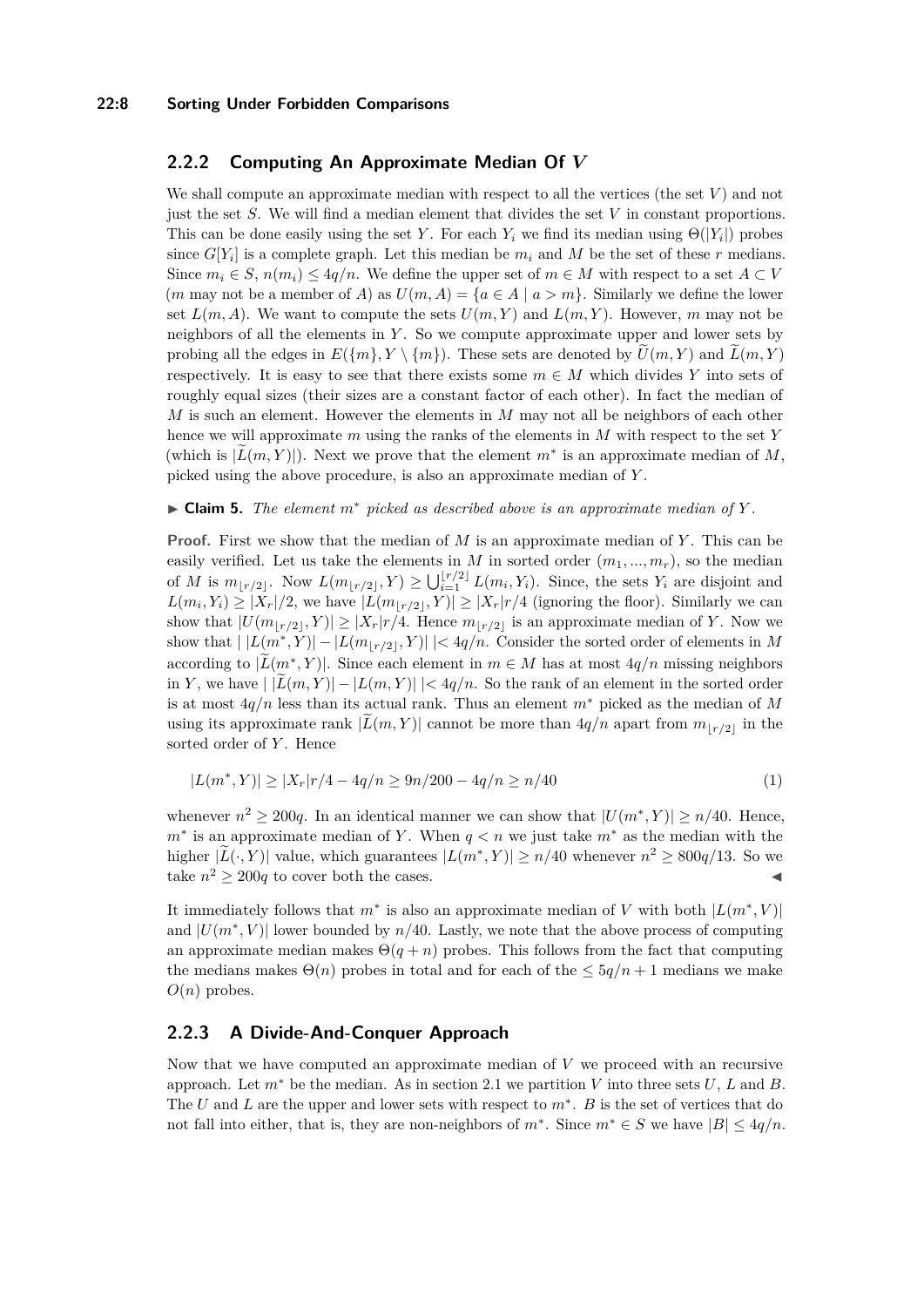We recursively proceed to partially sort the sets *U* and *L* with the corresponding graphs  $G[U]$  and  $G[L]$  and keep *B* for later processing (as we did in the merging step previously). Like before we can imagine a recursion tree *T*. Let  $E_{f_P}$  be the set forbidden edges in  $G[P]$ . We take  $n_P = |P|$  and  $q_P = |E_{f_P}|$ . For each node  $P \in T$  there are two cases:

**Case 1.** When  $n_P^2 \geq 200q_P$  we recursively sort *P*. In this case we can guarantee that the approximate median  $m_P^*$  of *P* will satisfy equation (1). That is both  $|L(m_P^*, P)|$  and  $|U(m_P^*, P)|$  is  $\geq n_P/40$ .

**Case 2.** Otherwise we probe all edges in *G*[*P*]. In this case *P* will become a leaf node in *T*. It can be easily seen that the depth of the recursion tree is bounded by  $O(\log n)$  since at each internal node *P* of *T* we pass sets of constant proportions (where the size of the larger of the two set is upper bounded by  $(39/40)n<sub>P</sub>$  to its children nodes.

# **2.2.4 Merge Step**

In this step we start with the leaves of *T* and proceed upwards. A parent node *P* gets two partial orders from its left and right children respectively. Then it probes all the edges between its *B*-set and these partial orders to generate a new partial order and pass it on to its own parent. This step works exactly as the "merge step" of the previous algorithm. Only difference is that the *B*-sets here may not be of constant size but of size  $\leq 4q/n$ .

## **2.2.5 Probe Complexity**

We can determine the probe complexity by looking at the recursion tree *T*. First we compute it for the forward partition step. At each internal node of *T* we compute a set of medians and pick one element from it appropriately chosen. Then we partition the set of elements at the node by probing all edges between the selected element and rest of the elements in the node. As mentioned before this only takes  $\Theta(q_P + n_P)$  probes for some internal node P. We assume that all the leaves of *T* are at the same depth, otherwise we can insert internal dummy nodes and make it so. At each level of *T* the sum total of all the vertices in every node is  $\leq n$  and the sum total of the forbidden edges is  $\leq q$ . Hence we do  $O(q+n)$  probes at any internal level of *T*. So for a total of  $O(\log n)$  internal levels in *T* the number of probes done is  $((q + n) \log n)$  in the forward partition step. If P is a leaf node then we probe all edges in  $G[P]$ . There are at most  $\binom{n_P}{2} - q_P$  edges in  $G[P]$ . Since P is a leaf node, according equation 1,  $n_P^2 < 200q_P$ . Hence we make  $\binom{n_P}{2} - q_P = O(q_P)$  probes. Summing this over all the leaves gives a total of  $O(q)$  probes. Hence the total probe complexity during the forward step is  $O((q+n) \log n)$ .

Now we look at the merging step. Merging happens only at the internal nodes. Lets look at an arbitrary internal level of *T*. At each node *P* of this level we probe all the edges in  $E(B_P, U_P \cup L_P \cup m_P^*)$  and in  $G[B_P]$ . Note that we do not have to make any probes between *U* and *L* as they were already separated by the approximate median  $m_P^*$ . Hence the total number of probes made in this node is  $\leq (|U_P|+|L_P|+|B_P|+1)|B_P| \leq (n_P)(4q_P/n_P) \leq 4q_P$ . Summing over all the nodes at any given level gives us  $O(q)$  as the probe complexity per level. So the total probe complexity in the merging stage is  $O(q \log n)$ . Hence, combining the probes made during the partition step and the merge step we see that the total probes needed to sort *V* is  $O((q+n) \log n)$ .

### **2.2.6 Total Complexity**

Now we look at the total complexity of the previous procedure. Again the analysis is divided into forward step and the merge step. In the forward step at each node *P* we perform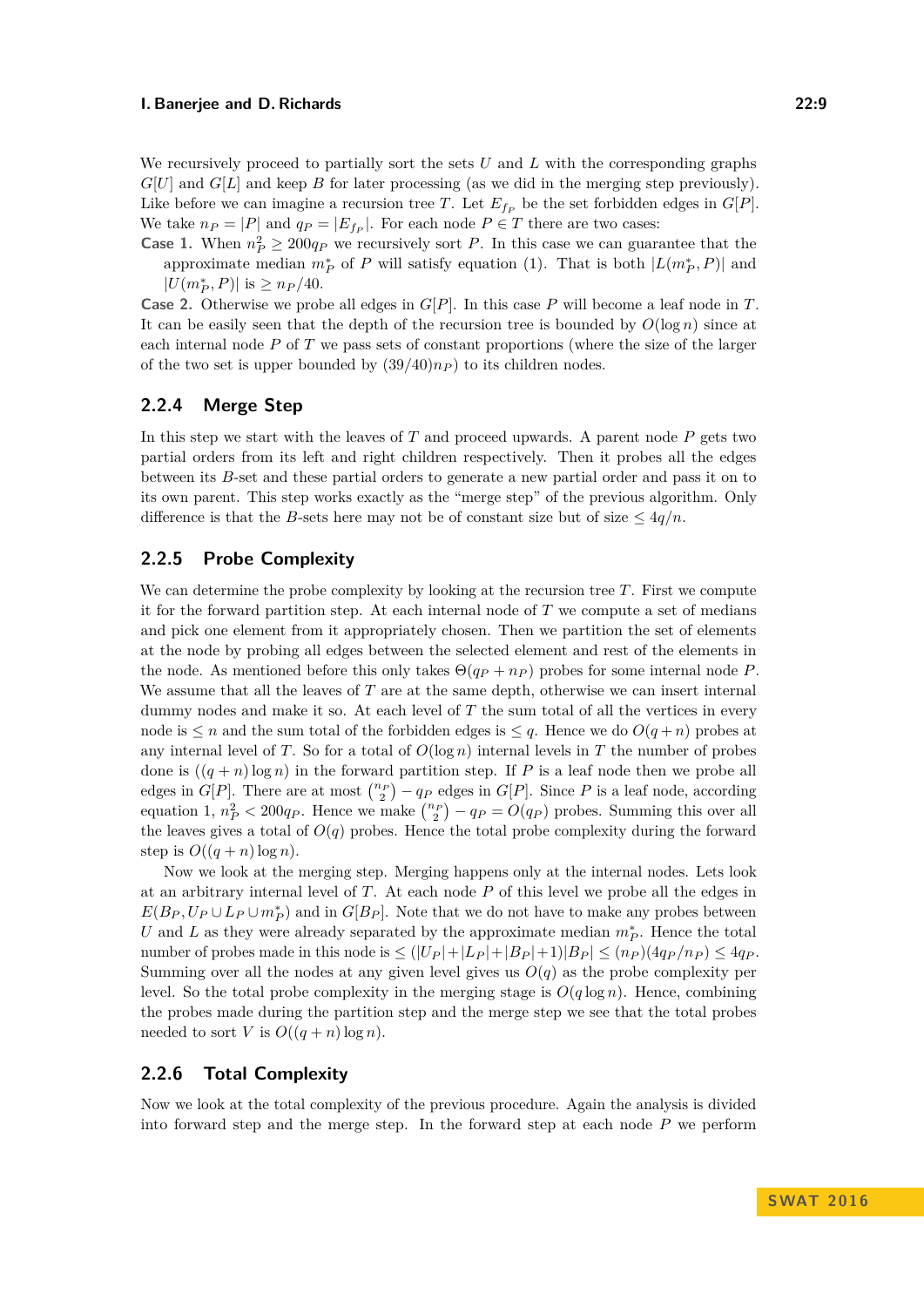#### **22:10 Sorting Under Forbidden Comparisons**

 $O(n_P^2)$  operations. This includes computing the degrees, finding the cliques, computing the approximate median. So at any level of *T*, regardless of it being an internal level or not, we perform  $O(n^2)$  operations. Hence it totals to  $O(n^2 \log n)$  operations in the forward step. However this is a conservative estimate and we can remove the log *n* factor as argued below: we can define the recurrence for the forward computation as,

$$
T(n) = \begin{cases} T(n/40) + T(39n/40) + O(n^2) & n^2 \ge 200q \\ O(q) \text{ Otherwise} \end{cases}
$$
 (2)

This follows from the previous discussion. If we don't recurse on a node we guarantee that  $n_P^2 < 200q_p$  for that node. Hence, we have  $T(n) = O(n^2 + q)$  using the Akra-Bazzi method[\[2\]](#page-12-6). In the merge step, we only make  $O(q_P)$  comparisons at any given node. We compute transitive closures only at the leaves. However for any leaf  $P$  we have  $n_P^2 < 200q_P$ . Hence computing the transitive closure of  $G[P]$  takes  $O(q_P^{\omega/2})$  $p_P^{\omega/2}$  time. Hence, the total complexity of the above procedure is  $O(n^2 + q^{\omega/2})$ . We summarize the results in this section with the following theorem:

 $\triangleright$  **Theorem 6.** *Given a graph*  $G(V, E)$  *of n vertices having q forbidden edges, one can compute the partial order of V with*  $O((q+n)\log n)$  *comparisons and in total*  $O(n^2 + q^{\omega/2})$ *time.*

**Proof.** Follows from the discussions in this section.

# **3 A Randomized Algorithm**

In this section we look at a more direct way of sorting by making random probes. The proposed method is inspired by the literature on two-step oblivious parallel sorting [\[1,](#page-12-7) [7\]](#page-12-8) algorithms, in particular on a series of studies by Bollobás and Brightwell showing certain sparse graphs can be used to construct efficient sorting networks [\[6,](#page-12-9) [5\]](#page-12-10). It was shown that if a graph satisfies certain properties then probing its edges and taking the transitive closure of the results would yield large number of relations. Then we just probe the remaining edges that are not oriented, which is guaranteed (with high probability) to be a "small" set.

The main idea is as follows: Let  $\mathcal{H}_n$  be a collection of undirected graphs on *n* vertices having certain properties. A transitive orientation of a graph  $H(V, E) \in \mathcal{H}_n$  is an ordering of *V* and the induced orientation of the edges of *H* based on that ordering. Let  $\sigma$  be an ordering on *V* and  $P(H,\sigma)$  be the partial order generated by this ordering  $\sigma$  on *H*. It is a partial order since *H* may not be sortable. Let  $\mathcal{P} = P(H, \sigma)$  and  $t(P)$  be the number of incomparable pairs in  $P$ . We want *H* to be such that  $t(p)$  is small. If that is the case then  $\mathcal P$  will have many relations and if  $H$  is sparse then we can probe all the edges of  $H$ and afterwards we will be left with probing only a small number of pairs. These are pairs which were not oriented during the first round of probing and after the transitive closure computation. A graph *H* is *useful* to our purpose if every transitive orientation of *H* results in many relations. We want to find a collection  $\mathcal{H}_n$  such that every graph in it is useful with high probability.

We extend the results in [\[6,](#page-12-9) [5\]](#page-12-10) to show that a collection of certain conditional random graphs are useful, with high probability. In our case this random graph will be a spanning subgraph of the input graph *G*. Here we recall an important result from [\[6\]](#page-12-9) (Theorem 7) which we will use in our proof.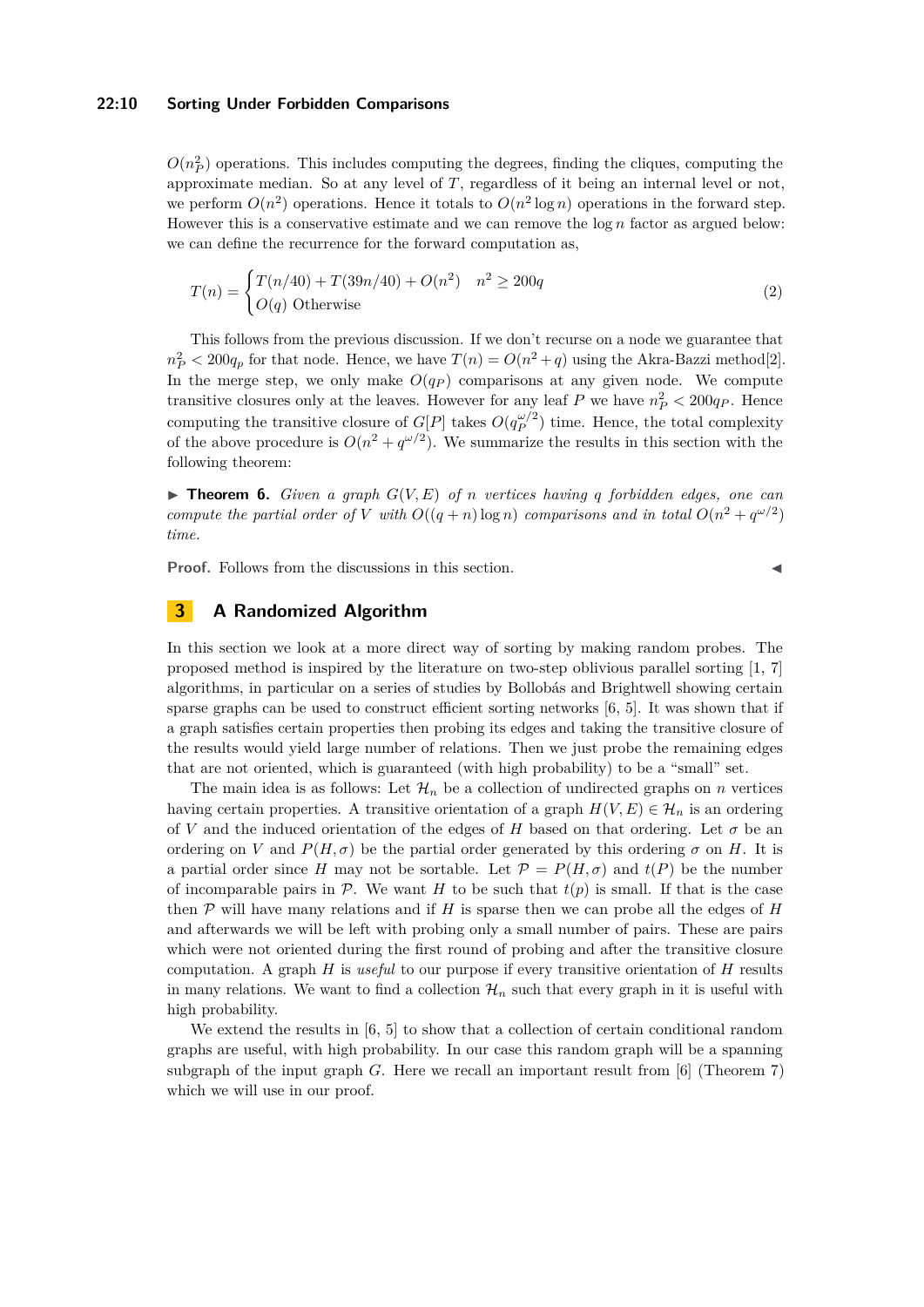$\triangleright$  **Theorem 7** ([\[6\]](#page-12-9)). If G is any graph on *n* vertices and G satisfies the following property: **Q1** *Any two subsets A, B of vertices having size l have at least one edge between them. Then, the number of incomparable pairs in*  $P(G, \sigma)$  *is at most*  $O(n \log l)$  *for any*  $\sigma$ *.* 

The input graph *G* is chosen by our adversary. However, we show that any random spanning subgraph of *G* with an appropriate edge probability will satisfy Q1 with high probability. Let  $H_{n,p}(G)$  be a random spanning subgraph of *G*, where  $H_{n,p}(G)$  has the same vertex set as *G* and a pair of vertices in  $H_{n,p}(G)$  has an edge between them with probability *p* if they are adjacent in *G*, otherwise they are also non-adjacent in  $H_{n,p}(G)$ . All we need to prove is that any random spanning subgraph  $H_{n,p}(G)$  given *G* with *n*-vertices and edge probability *p* will satisfy Q1 with high probability. Since *G* has at most *q* forbidden edges any two subsets of vertices  $A, B$  (not necessarily distinct) of size *l* must have at least  $\binom{l}{2} - q$  edge between them. Let  $E_{AB}$  be the event that the pair  $(A, B)$  is bad (they have no edges between them), then the probability  $S_{n,p}$  that there exists a bad pair is:

$$
S_{n,p} := \mathbb{P}(\sum_{i,j} E_{A_i B_j}) \le \sum_{i,j} \mathbb{P}(E_{A_i B_j}) \le \sum_{i,j} (1-p)^{e(A_i, B_j)} \tag{3}
$$

where the sum is taken over all such  $\binom{n}{l}^2$  pairs of subsets, and the number of edges between the two sets *A* and *B* in *G* is  $e(A, B) \geq {l \choose 2} - q$ . So we have,

$$
S_{n,p} \le {n \choose l}^2 (1-p)^{{l \choose 2}-q} \le {n \choose l}^2 e^{-p({l \choose 2}-q)} \text{ Since, } e^{-x} \ge 1-x
$$
  

$$
\leq \left(\frac{en}{l}\right)^{2l} e^{-p({l \choose 2}-q)} \leq \exp(2l(\log en/l) - p({l \choose 2}-q))
$$

Hence  $S_{n,p} \to 0$  as  $n \to \infty$  whenever  $\exp(2l(\log en/l) - p(\binom{l}{2} - q)) = o(1)$ . Given  $q < \binom{n}{2}$  it is always possible to find appropriate values for *p* and *l* as functions of *q* and *n* such that  $S_{n,p} = o(1)$ . Given some value for the pair  $(p, l)$ , we see that in the first round we make  $O(pn^2)$  probes with high probability and in the second round  $O(n \log l)$  probes (for the remaining unoriented edges) again with high probability. So the total probe complexity is  $\widetilde{\delta}(\ell^2 + \ell^2)$ *O*e( $pn^2 + nl$ ). With some further algebra it can be shown that this is  $\tilde{O}(n^2/\sqrt{q+n} + n\sqrt{q})$ . We summarize this section with the following theorem:

I **Theorem 8.** *Given a graph G on n vertices and q forbidden edges one can determine the partial order on G with high probability in two steps by probing only* $\tilde{O}(n^2/\sqrt{q+n}+n\sqrt{q})$ *edges in total and in*  $O(n^{\omega})$  *time.* 

**Proof.** Follows from the preceding discussions.

# **3.1 When** *G* **Is A Random Graph**

The above technique can easily be extended for the case when the input graph is random. Let  $G_{n,p}$  be the input graph having *n*-vertices and an uniform edge probability *p*. For such a graph we can use equation (3) to bound  $S_{n,p}$  as follows:

$$
S_{n,p} \le \binom{n}{l}^2 (1-p)^{l^2} \le \exp(-pl^2 + 2l \log n)
$$

Hence, we can choose any  $l > 2 \log n/p$  such that  $S_{n,p} \to 0$  as  $n \to \infty$ . Let  $l = 3 \log n/p$ . Using Theorem 2 we have  $t(G_{n,p}) = \tilde{O}(n) = \tilde{O}(n/p)$ . Since  $G_{n,p}$  has  $pn^2/2$  edges (with

$$
\blacktriangleleft
$$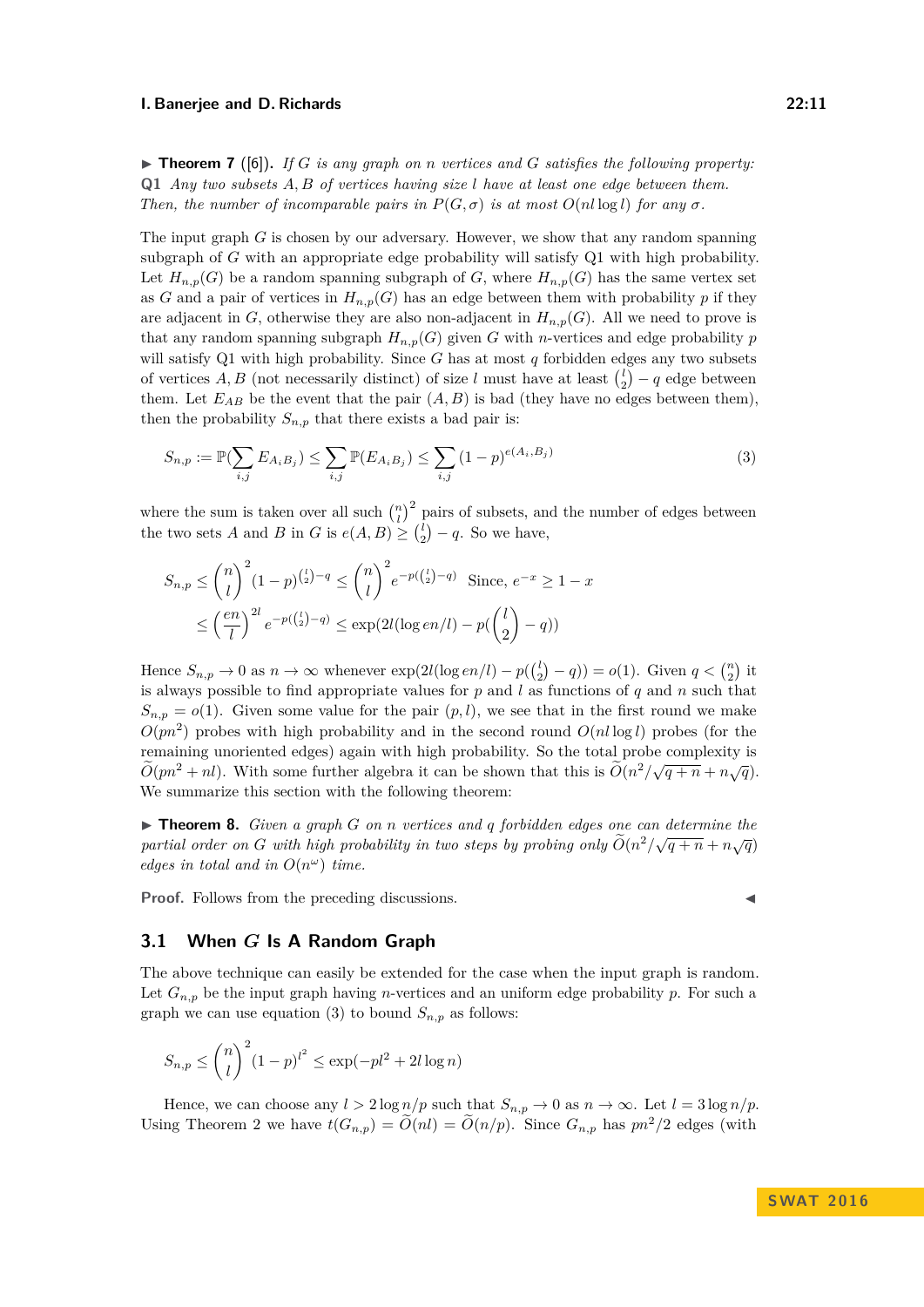#### **22:12 Sorting Under Forbidden Comparisons**

high probability) the critical value of *p* when  $t(G_{n,p}) = pn^2/2$  is  $\widetilde{O}(1/\sqrt{n})$ . Let this be  $\hat{p}$ . Hence if  $p > \hat{p}$ , we can sort by making only  $\tilde{O}(n^{3/2})$  comparisons. Since given  $G_{n,p}$  we can construct an induced subgraph  $G_{n,\hat{p}}$  and use it as the random graph in our previous construction. Otherwise we just probe all the edges which makes  $O(pn^2)$  comparisons. Thus we can sort  $G_{n,p}$  with at most  $\tilde{O}(\min(n^{3/2}, pn^2))$  comparisons with high probability. Hence, we get an elementary technique to sort a random graph with at most  $\widetilde{O}(n^{3/2})$  comparisons. The algorithm in [\[17\]](#page-13-6) has a slightly better bound of  $O(n^{7/5})$  comparisons. However, the total runtime of the algorithm in [\[17\]](#page-13-6) is only polynomially bounded when *p* is small. In our algorithm we need compute the transitive closure only twice making it run in  $O(n^{\omega})$  total time.

**Acknowledgements.** We thank the anonymous reviewers for their constructive comments, which helped us to improve the paper.

#### **References**

- <span id="page-12-7"></span>**1** Miklós Ajtai, János Komlós, William Steiger, and Endre Szemerédi. Almost sorting in one round. *Randomness and Computation*, 5:117–125, 1989.
- <span id="page-12-6"></span>**2** Mohamad Akra and Louay Bazzi. On the solution of linear recurrence equations. *Comp. Opt. and Appl.*, 10(2):195–210, 1998. URL: [http://dx.doi.org/10.1023/A:](http://dx.doi.org/10.1023/A:1018373005182) [1018373005182](http://dx.doi.org/10.1023/A:1018373005182), [doi:10.1023/A:1018373005182](http://dx.doi.org/10.1023/A:1018373005182).
- <span id="page-12-4"></span>**3** Noga Alon, Manuel Blum, Amos Fiat, Sampath Kannan, Moni Naor, and Rafail Ostrovsky. Matching nuts and bolts. In *Proceedings of the Fifth Annual ACM-SIAM Symposium on Discrete Algorithms. 23-25 January 1994, Arlington, Virginia.*, pages 690–696, 1994. URL: <http://dl.acm.org/citation.cfm?id=314464.314673>.
- <span id="page-12-5"></span>**4** Stanislav Angelov, Keshav Kunal, and Andrew McGregor. Sorting and selection with random costs. In *LATIN 2008: Theoretical Informatics, 8th Latin American Symposium, Búzios, Brazil, April 7-11, 2008, Proceedings*, pages 48–59, 2008. URL: [http://dx.doi.](http://dx.doi.org/10.1007/978-3-540-78773-0_5) [org/10.1007/978-3-540-78773-0\\_5](http://dx.doi.org/10.1007/978-3-540-78773-0_5), [doi:10.1007/978-3-540-78773-0\\_5](http://dx.doi.org/10.1007/978-3-540-78773-0_5).
- <span id="page-12-10"></span>**5** Béla Bollobás and Graham Brightwell. Graphs whose every transitive orientation contains almost every relation. *Israel Journal of Mathematics*, 59(1):112–128, 1987.
- <span id="page-12-9"></span>**6** Béla Bollobás and Graham R. Brightwell. Transitive orientations of graphs. *SIAM J. Comput.*, 17(6):1119–1133, 1988. URL: <http://dx.doi.org/10.1137/0217072>, [doi:10.](http://dx.doi.org/10.1137/0217072) [1137/0217072](http://dx.doi.org/10.1137/0217072).
- <span id="page-12-8"></span>**7** Béla Bollobás and Moshe Rosenfeld. Sorting in one round. *Israel Journal of Mathematics*, 38(1-2):154–160, 1981.
- <span id="page-12-3"></span>**8** Jean Cardinal and Samuel Fiorini. On generalized comparison-based sorting problems. In *Space-Efficient Data Structures, Streams, and Algorithms - Papers in Honor of J. Ian Munro on the Occasion of His 66th Birthday*, pages 164–175, 2013. URL: [http://dx.doi.](http://dx.doi.org/10.1007/978-3-642-40273-9_12) [org/10.1007/978-3-642-40273-9\\_12](http://dx.doi.org/10.1007/978-3-642-40273-9_12), [doi:10.1007/978-3-642-40273-9\\_12](http://dx.doi.org/10.1007/978-3-642-40273-9_12).
- <span id="page-12-2"></span>**9** Jean Cardinal, Samuel Fiorini, Gwenaël Joret, Raphaël M. Jungers, and J. Ian Munro. An efficient algorithm for partial order production. *SIAM J. Comput.*, 39(7):2927–2940, 2010. URL: <http://dx.doi.org/10.1137/090759860>, [doi:10.1137/090759860](http://dx.doi.org/10.1137/090759860).
- <span id="page-12-0"></span>**10** Moses Charikar, Ronald Fagin, Venkatesan Guruswami, Jon M. Kleinberg, Prabhakar Raghavan, and Amit Sahai. Query strategies for priced information. *J. Comput. Syst. Sci.*, 64(4):785–819, 2002. URL: <http://dx.doi.org/10.1006/jcss.2002.1828>, [doi:](http://dx.doi.org/10.1006/jcss.2002.1828) [10.1006/jcss.2002.1828](http://dx.doi.org/10.1006/jcss.2002.1828).
- <span id="page-12-1"></span>**11** SD Chatterji. The number of topologies on n points, kent state university. *NASA Technical Report*, 1966.